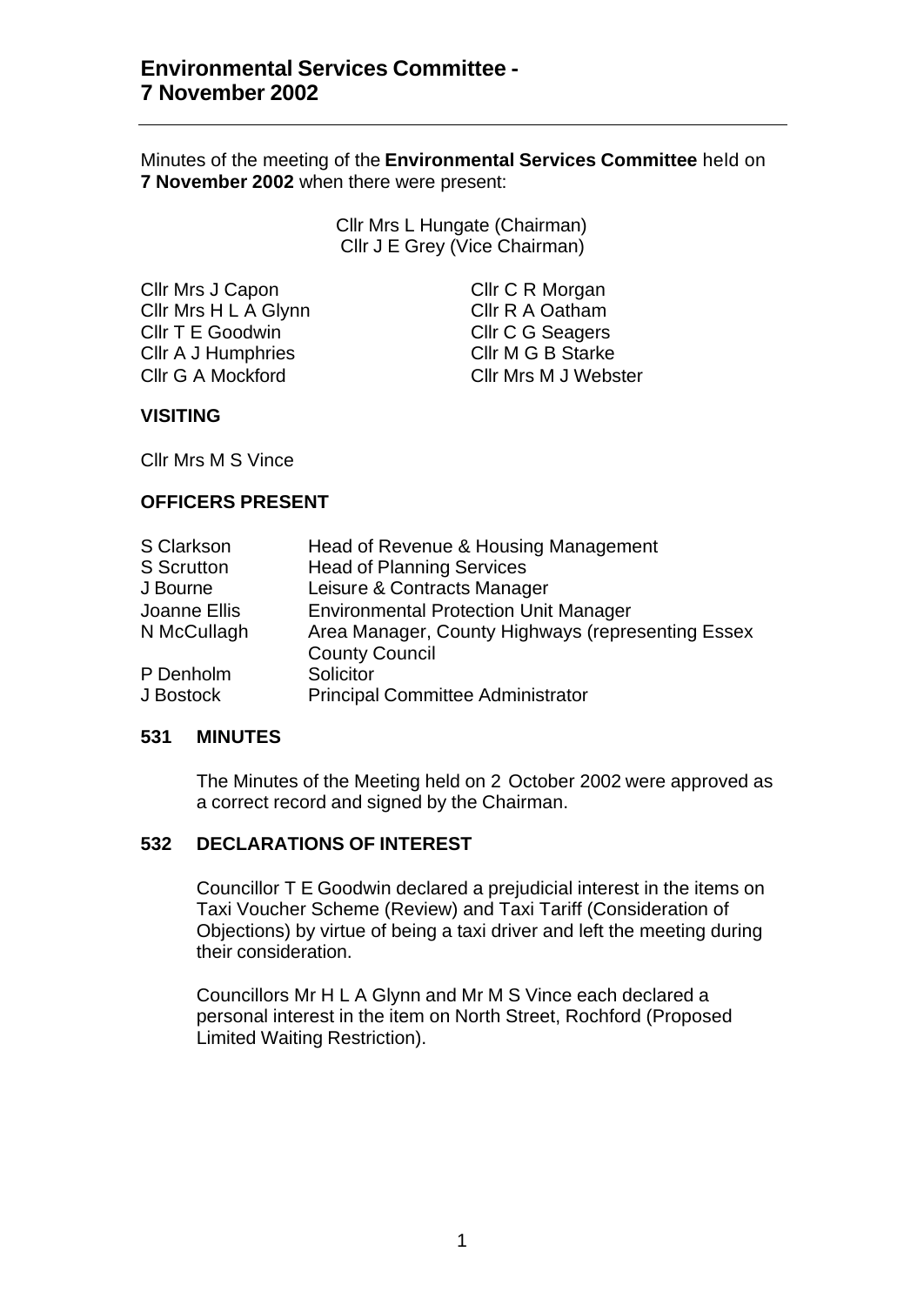### **533 MOTION ON NOTICE FROM COUNCILLORS MRS M S VINCE, MRS M A WEIR AND C R MORGAN**

The Proper Officer reported that, pursuant to Council Procedure Rule 12, the following motion had been received from the above named Councillors.

"Considerable investment has been made to enhance Rochford Market Square, but already the surface condition of the new footway slabs are badly stained and giving rise to negative comments from residents.

Rapid and appropriate action to remove the stains and other substances should be undertaken before this situation deteriorates further.

When considering the funding implications, this Committee should also include other town or village centres within the District suffering from similar problems."

In presenting the Motion, Councillor Mrs Vince wished to emphasise concern that Rochford Square was suffering from staining despite having been barely completed. From appearance, it seemed likely that elements of tar had transferred from the highway to the footway. It was pleasing to note that a decision had been made to approach Town and Parish Councils to see if they would be prepared to contribute towards the costs of being included in a chewing gum/stain removal scheme. The Motion was not intended to preclude the Council from addressing problems at Rayleigh Town Centre in the first instance.

During discussion it was recognised that, if the proposed free trial slab cleaning test was unsuccessful, there would still be a need to address the staining problems associated with town centres.

Responding to Member questions, Officers advised that consultation was underway with the Chewing Gum Removal Company, the company prepared to carry out a free trial removal of chewing gum and other stains, and that it would be possible to approach the company with a view to the trial being undertaken at Rochford Town Square.

#### **Resolved**

That Officers ask the company prepared to carry out a free trial removal of chewing gum and other stains (The Chewing Gum Removal Company) to undertake the trial at Rochford Town Square. (CD(F&ES))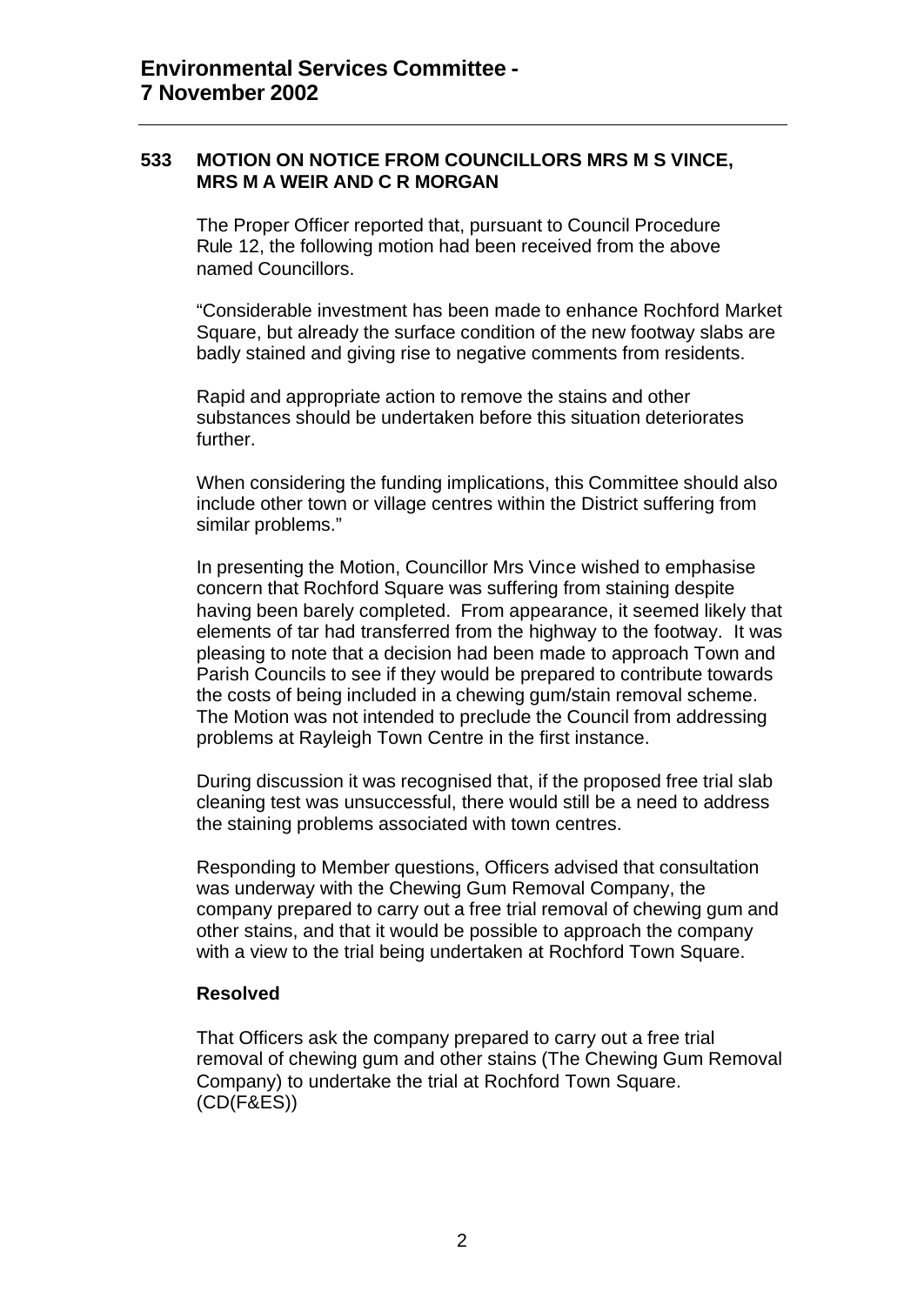#### **534 ISSUES ARISING FROM OVERVIEW & SCRUTINY - PROPOSED EXTINGUISHMENT OF PART OF PUBLIC FOOTPATH 5, ASHINGDON**

The Committee considered the report of the Environment Overview & Scrutiny Committee on the proposed extinguishment of part of Public Footpath 5, Ashingdon.

#### **Resolved**

- (1) That, subject to the owner of Ashingdon Hall bearing the cost of any necessary accommodation works and all the Council's expenses recoverable under the Local Government (Recovery of Costs for Public Path Orders) Regulations 1993 as amended, the proposal to extinguish the section of Footpath 5, Ashingdon, from points A to C shown on the plan annexed to the report, be approved.
- (2) That the Head of Legal Services be authorised to take all necessary steps to secure the making and confirmation of a Public Footpath Extinguishment Order under the terms of Section 118 of the Highways Act 1980. (HLS)

#### **535 DEVELOPMENT OF JOINT MUNICIPAL WASTE MANAGEMENT STRATEGY - PROPOSED RESPONSE**

The Committee considered the report of the Corporate Director (Finance & External Services) seeking Members' views on the most appropriate method of disposing of waste in the future.

On a motion moved by Councillor M G B Starke and seconded by Councillor J E Grey it was:-

### **Resolved**

That, subject to the Motion agreed at Full Council on 29 October (Minute 523/02), Option 1 within the consultation document be supported as the basis for further development work on a Countywide strategy. (CD(F&ES))

#### **536 NORTH STREET, ROCHFORD - PROPOSED LIMITED WAITING RESTRICTION**

The Committee considered the report of the Area Manager, County Highways, on objections received to formal consultation on proposes limited waiting restrictions in North Street, Rochford.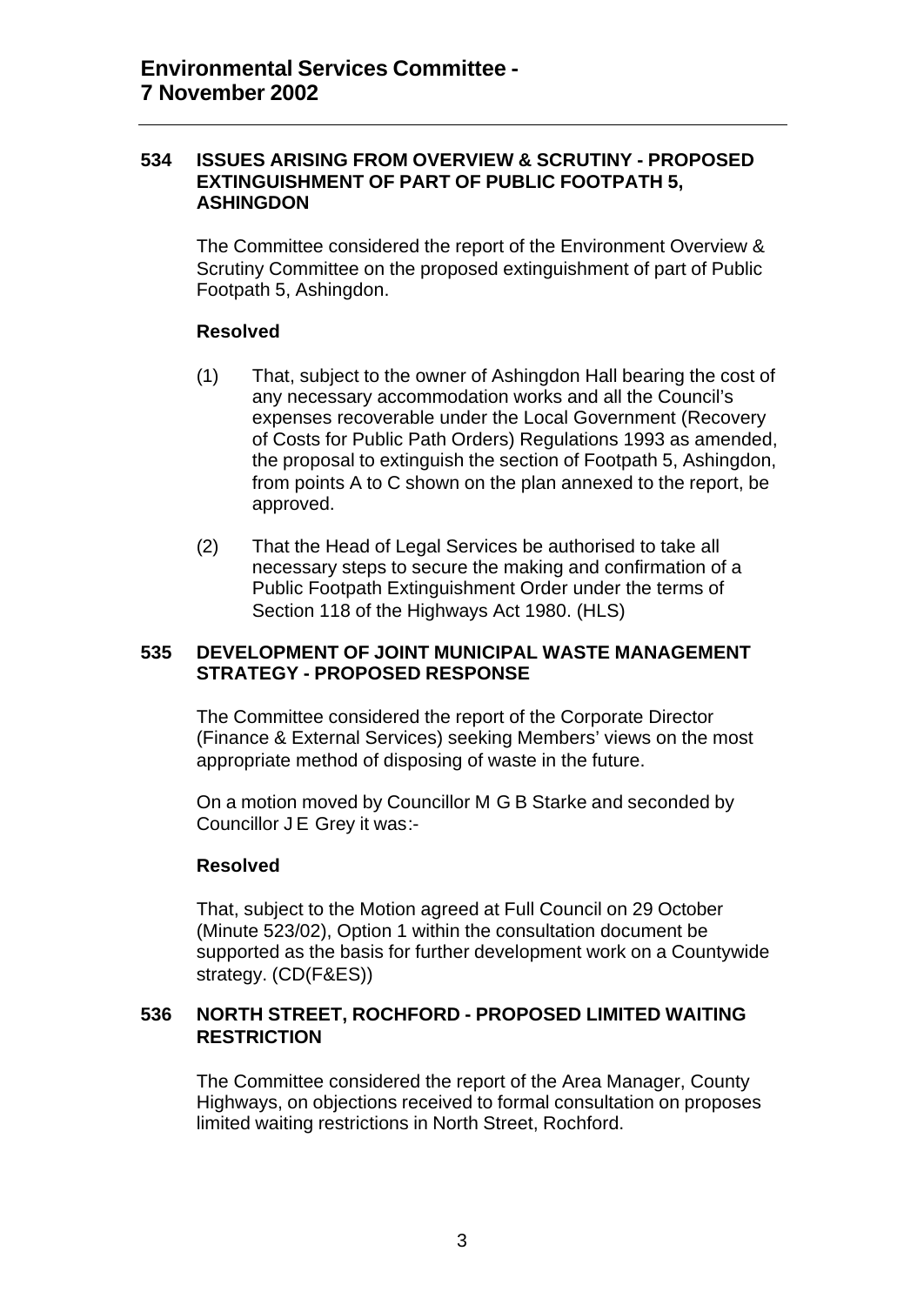During debate it was recognised that, given that there would always be different views about the way forward on this type of issue, it would be appropriate to give weighting to the comments received via the consultation process.

Responding to Member questions, the Area Manager, County Highways, indicated that he would be reviewing the status of work aimed at remedying defective signage in North Street.

On a Motion moved by Councillor M G B Starke and seconded by Councillor C R Morgan it was:-

#### **Resolved**

That an Order be made to vary the existing limited waiting restriction on the east side of North Street, Rochford, but that the proposal for a new limited waiting restriction on the west side of North Street be dropped in response to the level of local opposition (Area Manager, Country Highways)

Note: Councillor Mrs H L A Glynn wished it to be recorded that she had voted against the above decision.

### **537 PROPOSED WAITING RESTRICTION AMENDMENT - HOCKLEY**

The Committee considered the report of the Corporate Director (Finance & External Services) which sought views on proposed changes to waiting restrictions in Hockley.

Responding to Member questions, Officers advised that:-

- The Order making process included a period for the submission of objections.
- The cost of introducing yellow lineage in a close was approximately £300 to £400.
- Service and emergency vehicles should not experience any difficulties in gaining access to the Rosslyn Close site. However, the Order making process would include consultation with the emergency services.
- The County was currently developing proposals for those residential zones where there were concerns about speeding (including Buckingham Road, Hockley). Consideration would be given to parking issues within this work.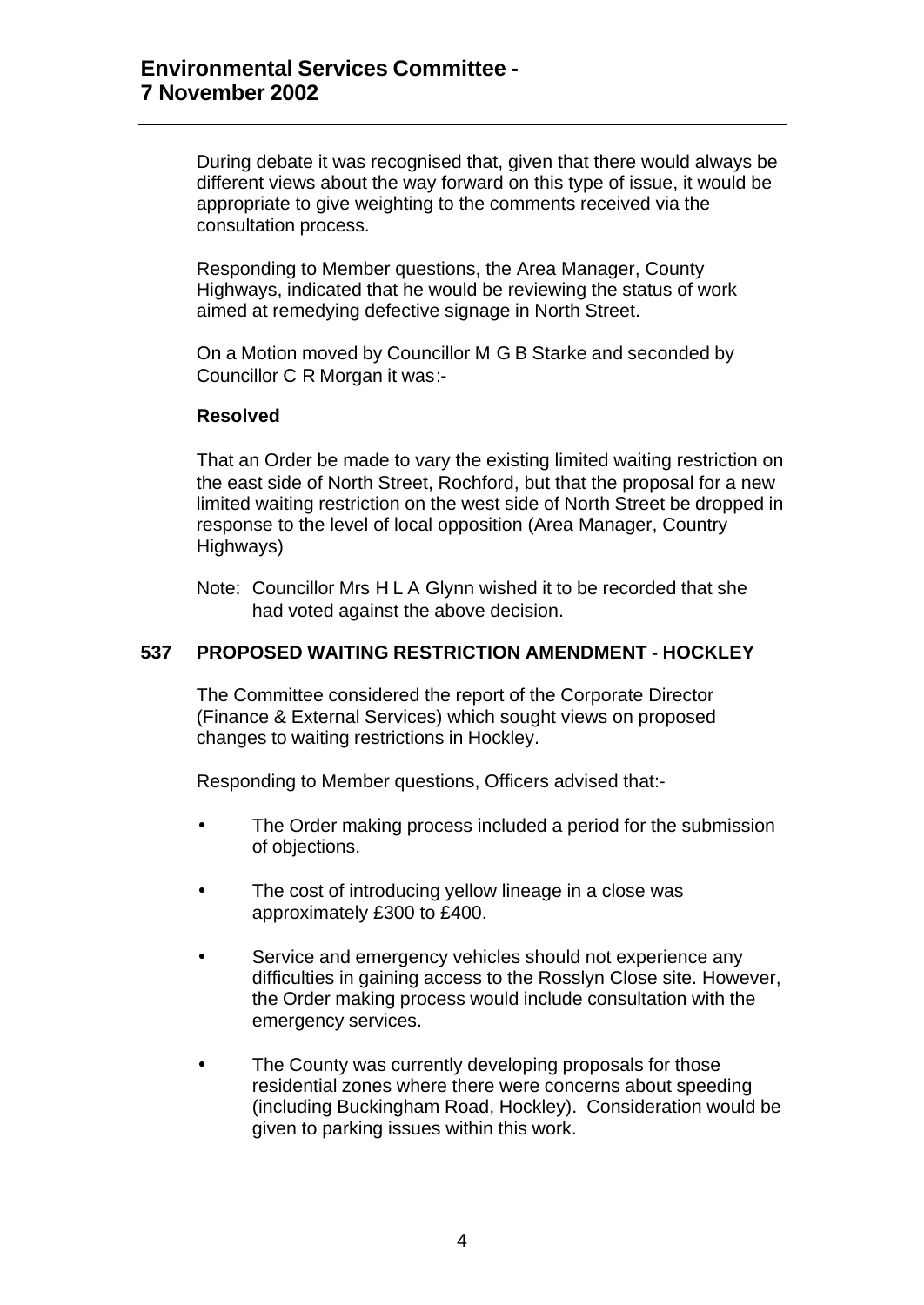### **Resolved**

That the proposed changes to waiting restrictions in Bramerton Road and Rosslyn Close, Hockley, as set out in the report, be endorsed. (CD(F&ES))

### **538 IMPLEMENTATION OF POLLUTION PREVENTION AND CONTROL REGULATED BY LOCAL AUTHORITIES**

The Committee considered the report of the Head of Housing, Health & Community Care on responding to a consultation paper from the Department of Environment, Food and Rural Affairs relating to pollution prevention and control regulated by Local Authorities.

On a Motion moved by Councillor A J Humphries and seconded by Councillor M G B Starke it was:-

#### **Resolved**

That the comments detailed in the Report of the Head of Housing, Health and Community Care be this Council's response to the consultation paper "LA-IPPC and LAPPC - Policy and Procedure for Permitting Installations". (HHHCC)

## **539 THE MOTOR SALVAGE OPERATORS REGULATIONS 2002**

The Committee considered the report of the Head of Housing, Health & Community Care on the introduction of the Motor Salvage Operators Regulations 2002 and the setting of a registration fee to cover the Council's administration costs.

During debate and in response to Member questions, the Environmental Protection Unit Manager advised that:-

- Following consultation between Local Authorities in Essex, Officers were recommending that the registration fee for the current financial year be set at £70.
- Any operation receiving write-offs or recycled vehicles was considered motor salvage. In principle, 'one-man' operators would be subject to the new legislation. Such operators would be identified via Police enforcement activity.

On a Motion moved by Councillor Mrs H L A Glynn and seconded by Councillor C R Morgan it was:-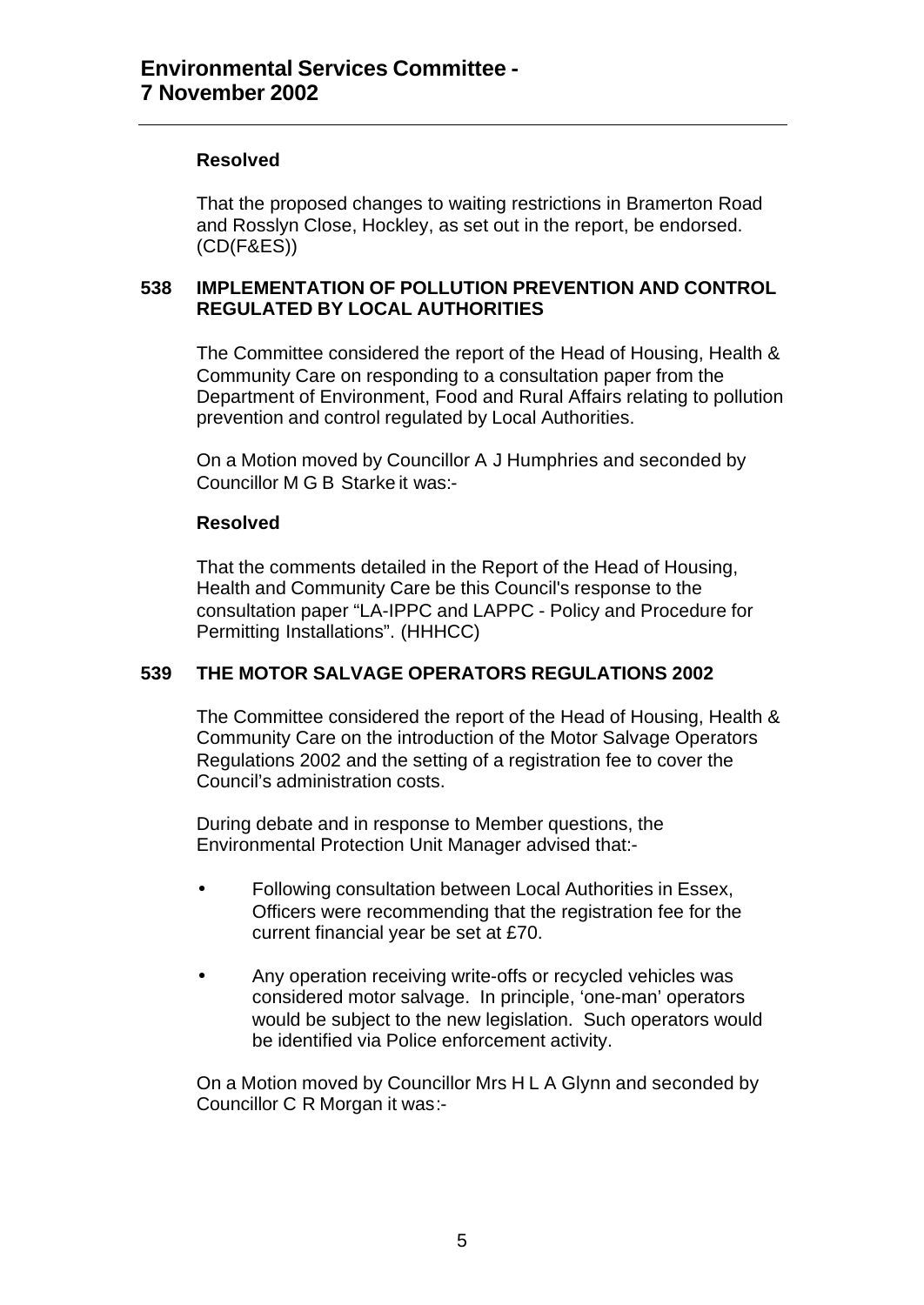## **Resolved**

That the fee for registration of Motor Salvage Operators be set at £70.00 for the current financial year. (HHHCC)

## **540 DECRIMINALISED PARKING ENFORCEMENT - UPDATE**

The Committee considered the report of the Head of Revenue & Housing Management which provided progress on decriminalised parking enforcement together with recommendations on initial staffing proposals which may go some way to improve the current policing of on-street parking in town centres.

During debate and in response to Member questions, Officers advised that:-

- As the Council neared full responsibility for enforcement, Committee progress reports would be submitted on a sixmonthly basis.
- It was proposed that proposals for the appointment of a post of Parking Supervisor would be submitted to the Policy & Finance Committee on 5 December.
- The Essex Consortium had recognised that there would be some merit in introducing special exemption for carers. However, arrangements would not be in place until the Council had responsibility for enforcement.
- Highways Officers were currently reviewing the possibilities for introducing road markings which would prevent traffic gathering at the point in Rochford where North and South Street meet. A number of considerations had to be taken into account, such as the town centre being a conservation area. There would not be a remedy for such problems within the Decriminalised Parking Enforcement Regulations.

The Committee agreed a Motion, moved by Councillor Mrs M J Webster and seconded by Councillor R A Oatham, on expressing regret and concern at the response of the Police to yellow line enforcement issues.

### **Resolved**

(1) That the response of Essex Police be noted with regret and concern.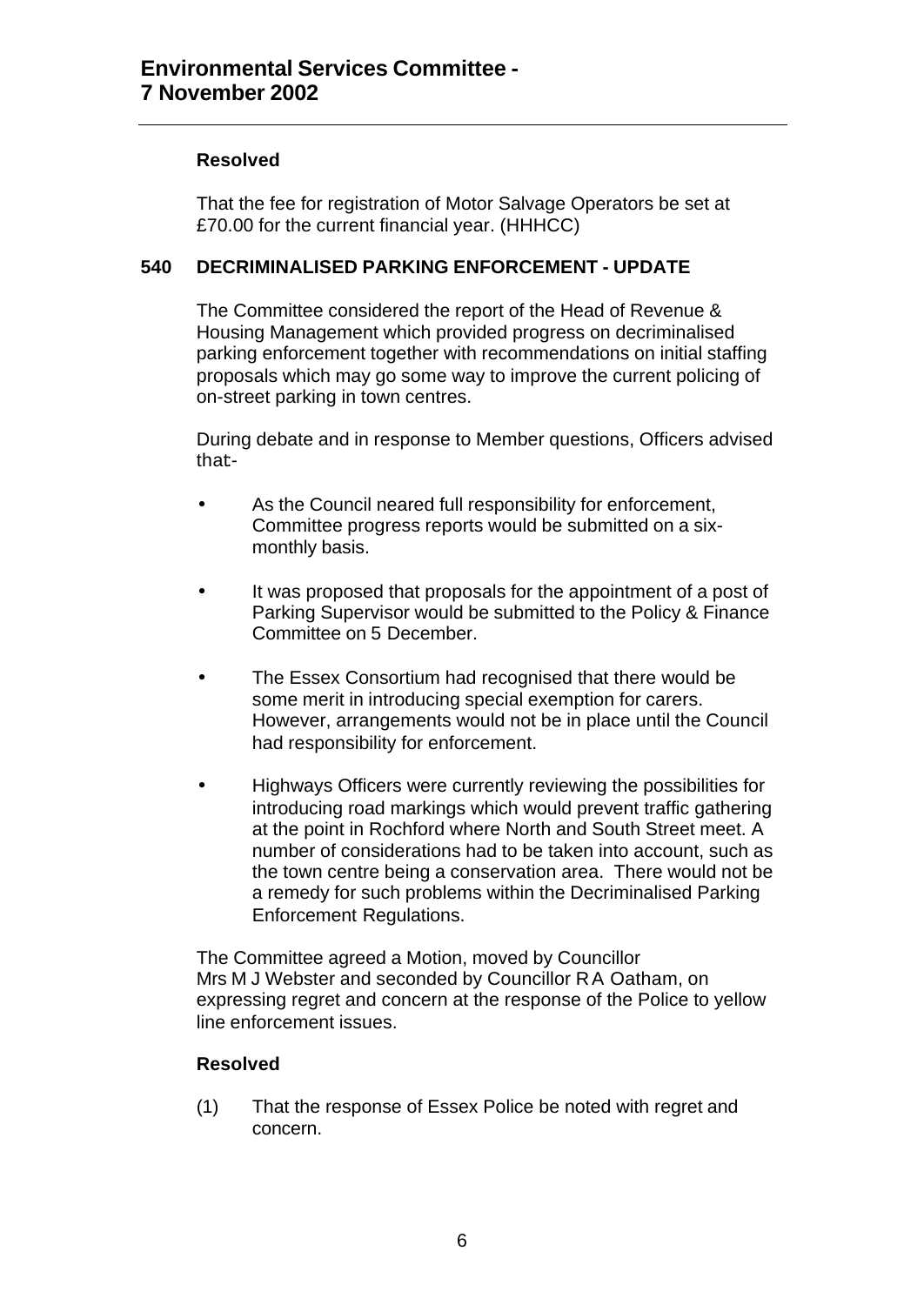- (2) That the way forward as outlined in the report be agreed in principle, subject to the agreement of the Policy and Finance Committee to the resources and staffing required.
- (3) That the Head of Revenue and Housing Management report to the Policy and Finance Committee on 5 December on the appointment of a post of Parking Supervisor. (HRHM)

### **541 TAXI VOUCHER SCHEME - REVIEW**

Note: Councillor Mrs M J Webster declared a personal interest in this matter by virtue of her role as a Deputy County Portfolio Holder.

The Committee considered the report of the Head of Revenue & Housing Management on the performance of the taxi voucher scheme during the first six months of operation.

During debate and in response to Member questions, Officers advised that:-

- Suggestions for scheme improvement emanating from the review would be adopted as appropriate.
- It would be possible to undertake consultation with taxi drivers for their views on the scheme.
- There was a need to address responses within the survey on the possible use of vouchers by taxis licensed with neighbouring authorities.
- The County Council had been particularly interested in the customer focus aspect of the scheme.
- Appropriate press releases would be produced on the success of the scheme, including tribute to the taxi drivers and other contributors.

The Committee was pleased with the success of the scheme. Reference was made to the possibility that, in future, scheme users could be provided with a facility to provide views from home, rather than via the completion of an envelope during a journey. A key feature of the scheme was the facility for user discretion. It was observed that, given the scheme's success, the County could be approached to assist with increased financial contributions.

Following a Motion relating to the retention of the scheme within the District, moved by Councillor Mrs H L A Glynn and seconded by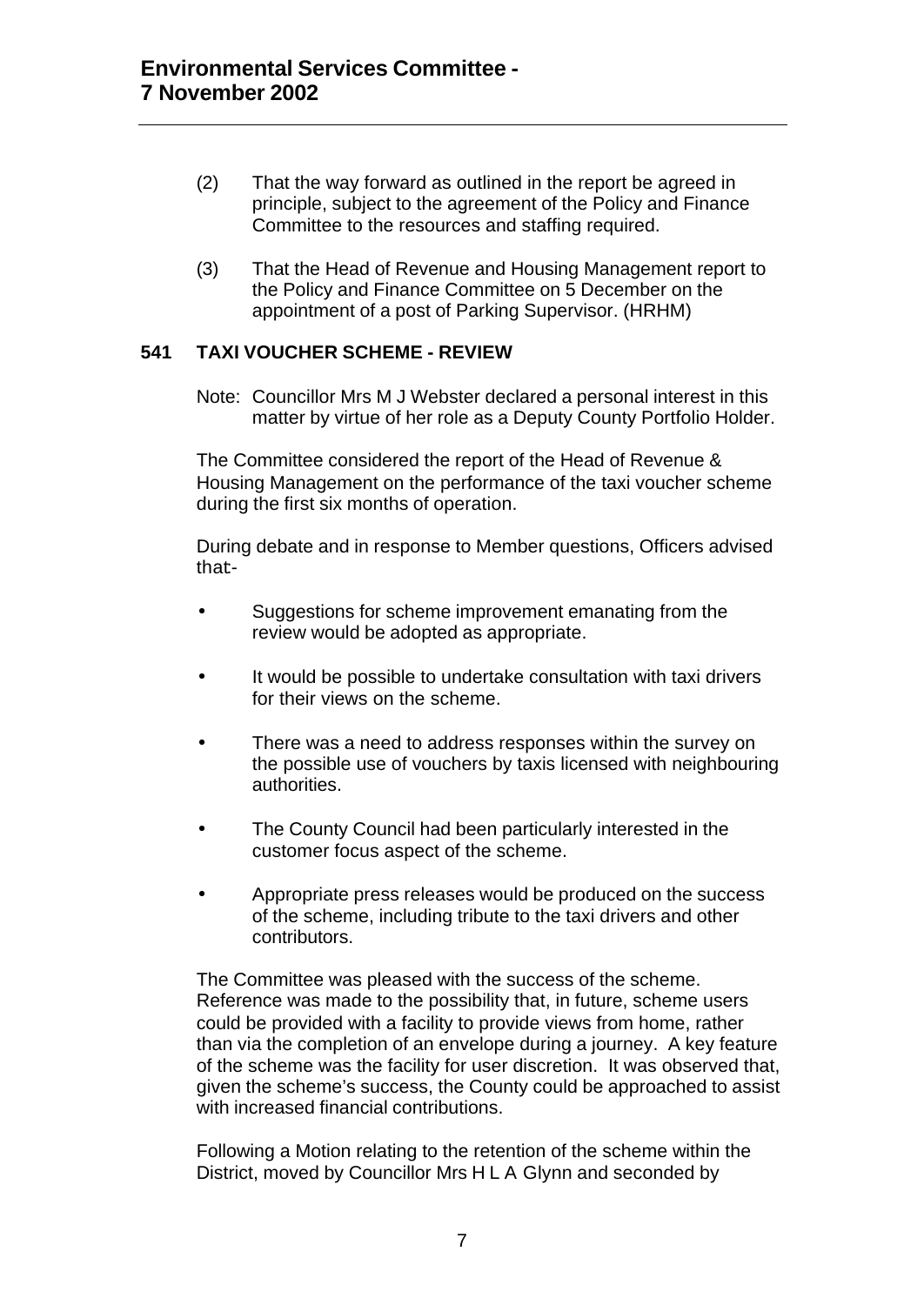Councillor Mrs M J Webster, and a further Motion relating to funding provision, moved by Councillor C R Morgan and seconded by Councillor J E Grey, it was:-

#### **Resolved**

- (1) That the Report on the results of the survey be noted and that a further report be prepared after twelve months operation of the scheme.
- (2) That, in line with existing policy, the Voucher Scheme remain available to taxis licensed for operation by Rochford District Council only.
- (3) That the report and the results of the survey be shared with Essex County Council and that, in view of the Scheme's success, the County be asked to increase its own funding towards the Scheme on a basis which matches the increased funding from the District.
- (4) That the sum of £60,000 be included in the draft estimates for 2003/2004 for Voucher Scheme funding.
- (5) That, prior to the next review, Officers undertake consultation with Taxi Drivers for their views on the Scheme (HRHM)

### **542 TAXI TARIFF – CONSIDERATION OF OBJECTIONS**

The Committee considered the report of the Head of Revenue and Housing Management which detailed the objections received to the changes in the Hackney Carriage Tariff published in the Southend Recorder on 11 October 2002.

During debate and in response to Member questions, Officers advised that:-

- Notwithstanding the number of objections received, the statutory time-table meant that a final decision now needed to be taken.
- There had been no objection to the four tariff changes introduced over the previous five years. The legal fees associated with any appeal to a Magistrates Court could be in the region of £700. It was unlikely that costs would be awarded against the Council.

A Motion addressing the various matters set out in the report and including that the Hackney Carriage tariff set at the Meeting of the Environmental Services Committee held on 5 September be the new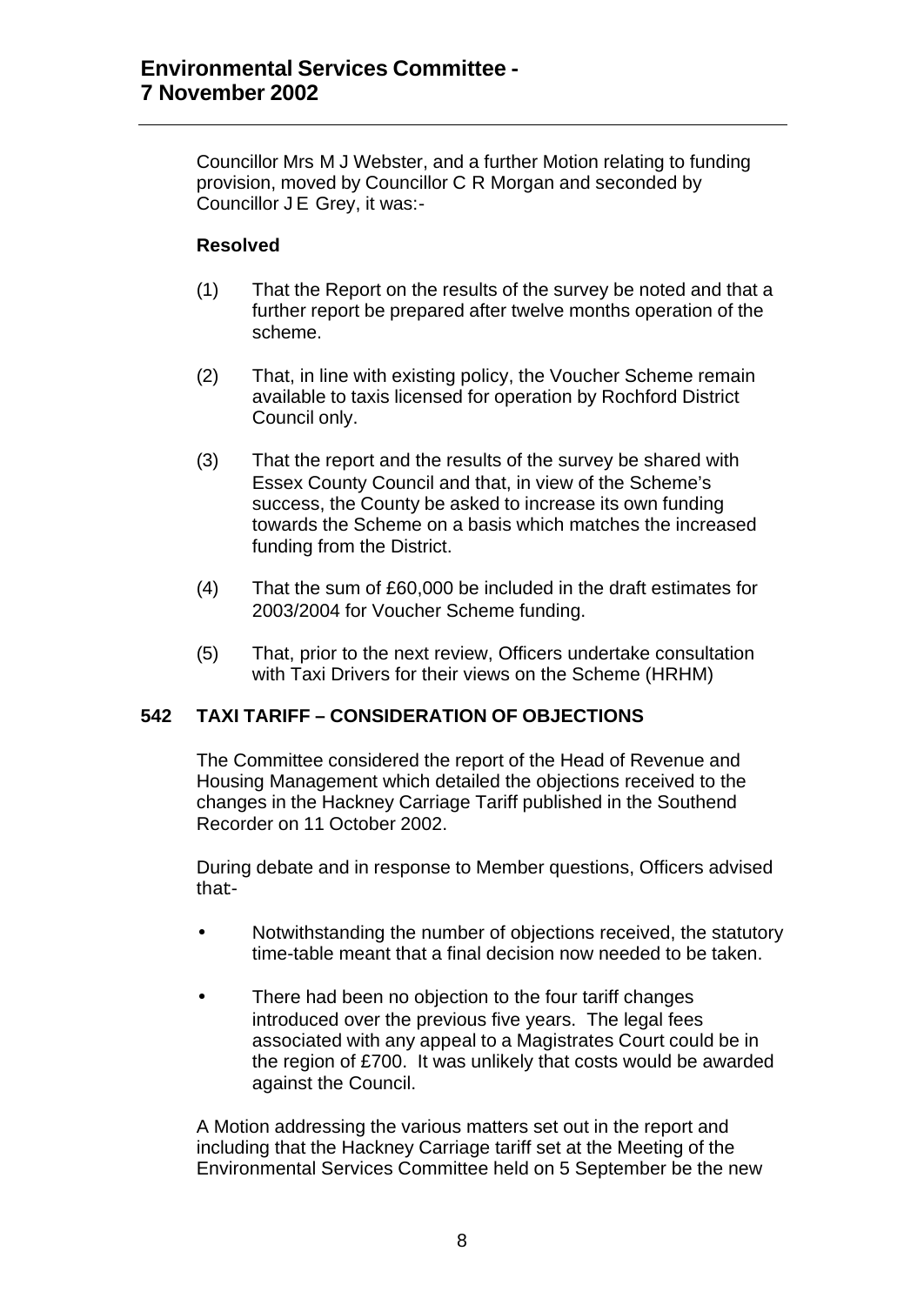tariff, was moved by Councillor A J Grey and seconded by Councillor A J Humphries. An amendment that extra charges commence from 9.00pm instead of 10.30pm, moved by Councillor Mrs H L A Glynn and seconded by Councillor C R Morgan, was lost on a show of hands.

## **Resolved**

- (1) That the Hackney Carriage tariff set at the Meeting of the Environmental Services Committee held on 5 September 2002 (Minute 401/02 refers) be the new tariff.
- (2) That the effective date of the Hackney Carriage tariff be 2 December 2002.
- (3) That the Taxi Licensing Sub-Committee be reconstituted as a consultative forum, meetings to be held twice yearly – in July to consider tariff charges and in January/February to consider licensing fees and charges associated with the trade.
- (4) That the Chairman and one other representative from the Association of Circuit Company Owners in the Rochford District and the Rochford Hackney Carriage Drivers Association be invited to attend meetings with the Taxi Licensing Sub-Committee as appropriate.
- (5) That the question of whether further consideration be given to future usage of the National Private Hire Association tariff model be discussed at the next meeting of the Taxi-Licensing Sub Committee. (HRHM)
- Note: Councillors Mrs H L A Glynn and C R Morgan each wished it to be recorded that they had voted against the above decision.

### **543 'BAR N BUS' VEHICLE AT WEBSTERS WAY CAR PARK, RAYLEIGH**

The Committee considered the report of the Head of Revenue and Housing Management on the on-going use of Websters Way car park on Thursday evenings by the 'Bar n Bus' vehicle, and the possibility of extending the initiative to other parts of the District.

The Committee agreed that authority should be delegated to Officers to allow the 'Bar n Bus' vehicle into Council car parks around the District as considered appropriate. This would help maximise the presence of the service within the District which, ideally, should be at least four nights per week.